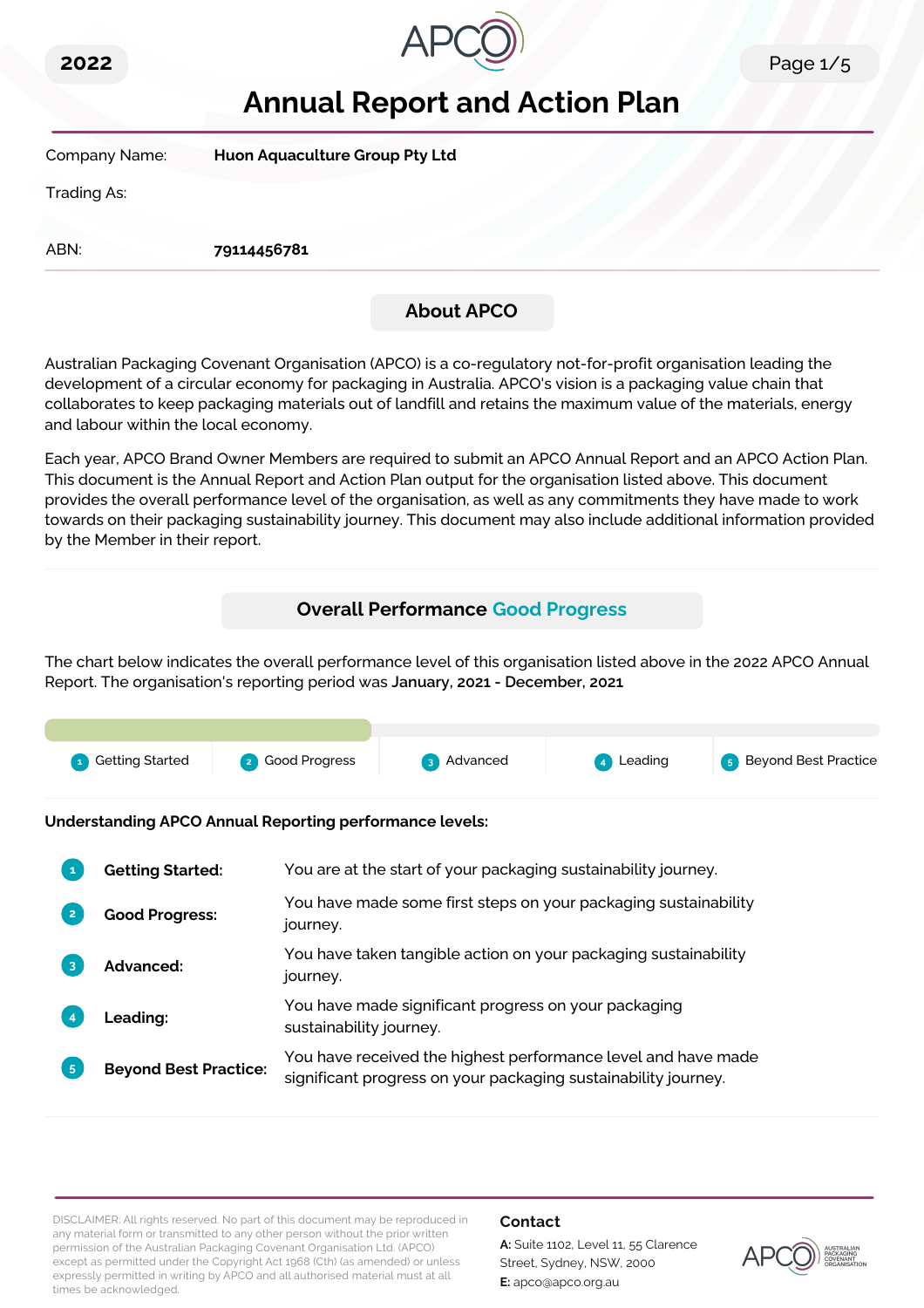

## **Additional Information**

The information below indicates additional information that the organisation included in their APCO Annual Report.

**Describe initiatives, processes or practices that you have implemented during your chosen reporting period that have improved packaging sustainability**

Sending product directly to NSW processing site from Tasmania in bins as opposed to cardboard/polys has saved a significant amount of packaging.

Phasing out EPS project is still ongoing - formal tender was initiated during 2021..

Transition to Hydro loq trays for MAP project continued during 2021, and will take effect during 2022.

#### **Describe any opportunities or constraints that affected performance within your chosen reporting period**

Covid continued to have an impact on packaging availability and improvement during 2021. Packaging suppliers were still not able to meet at sites to assess current process, or to seek improvements. Huon was sold during 2021 and the new owners will allow for significant improvement in packaging innovation, sharing of expertise, and procurement abilities.

## **APCO Action Plan Commitments**

For each of the Packaging Sustainability Framework criteria listed below, a description is provided along with the commitments made by the organisation in their APCO Action Plan.

#### Criteria 1:

#### **Governance & Strategy:**

This criteria considers actions to integrate packaging sustainability into business strategies.

- Develop a strategy that includes goals (objectives) and targets for packaging sustainability that addresses the Sustainable Packaging Guidelines (SPGs) or equivalent.
- Include a commitment to achieving the 2025 National Packaging Targets in our strategy.
- Have our executive or board of directors review our strategy and have the strategy integrated within our business processes.
- Regularly communicate and promote packaging sustainability objectives and targets within our organisation.
- Regularly engage or communicate with our external stakeholders about the environmental impacts of our packaging.
- Actively participate in initiatives to promote packaging sustainability outside of our organisation.

#### Criteria 2:

#### **Design & Procurement:**

This criteria considers actions taken to ensure that sustainability principles are considered in the design or procurement of both new and existing packaging through use of the Sustainable Packaging Guidelines (SPGs).

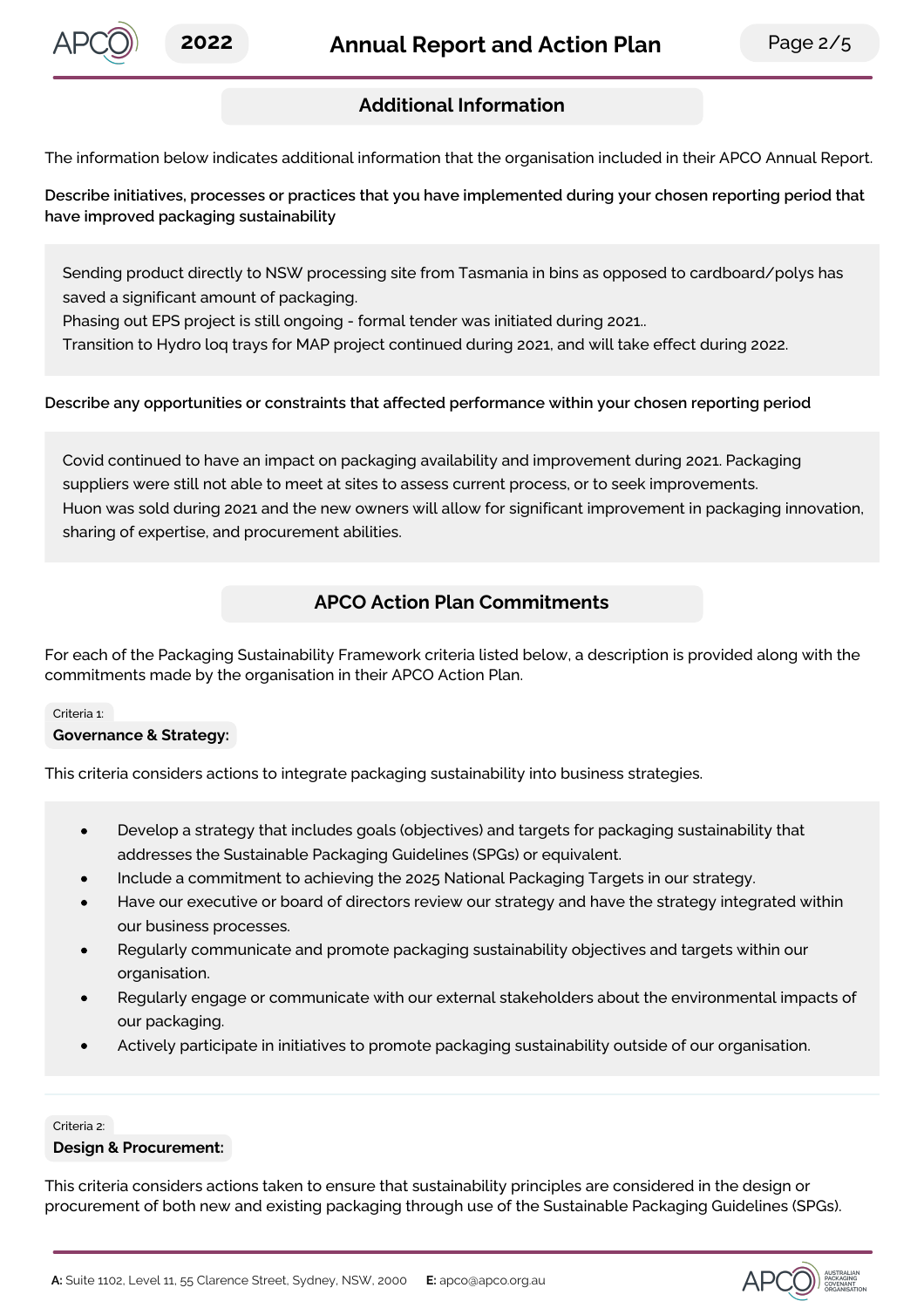

- Review **56**% of our packaging against the Sustainable Packaging Guidelines (or equivalent).
- Improve the accuracy of our data regarding reviews of packaging using the Sustainable Packaging Guidelines (or equivalent).
- Consider the following Sustainable Packaging Principles in our packaging reviews:
	- Design for recovery  $\circ$
	- $\circ$ Optimise material efficiency
	- $\circ$ Design to reduce product waste
	- $\circ$ Eliminate hazardous materials
	- Design to minimise litter  $\circ$
	- $\circ$ Design for transport efficiency
	- Design for accessibility  $\circ$
	- $\circ$ Provide consumer information on environmental sustainability
	- **33**% of our packaging to be optimised for material efficiency.
- Improve the accuracy of our data regarding packaging material efficiency.

#### Criteria 3:

#### **Recycled Content:**

This criteria considers actions taken to increase or optimise the amount of recycled material used by your organisation.

- Develop a policy or procedure to buy products and/or packaging made from recycled materials.
- Use recycled content in:
	- $\circ$ Secondary packaging that we use to sell our products
	- Other items which we purchase (e.g. office stationary and suppliers etc.)  $\circ$
- **22**% of our packaging to be made using some level of recycled material

#### Criteria 4: **Recoverability:**

This criteria considers actions taken to improve the recovery of packaging at end-of-life and increase use of reusable packaging.

- **33**% of our packaging to be designed to have all packaging components be recoverable at end-of-life.
- Use PREP to assess the recyclability of our packaging through kerbside collection in Australia and/or New Zealand.
- Participate in a close-loop recovery program/alternative collection system.

#### Criteria 5:

#### **Disposal Labelling:**

This criteria considers the extent to which packaging has been labelled to help consumers determine what to do with packaging at end-of-life.



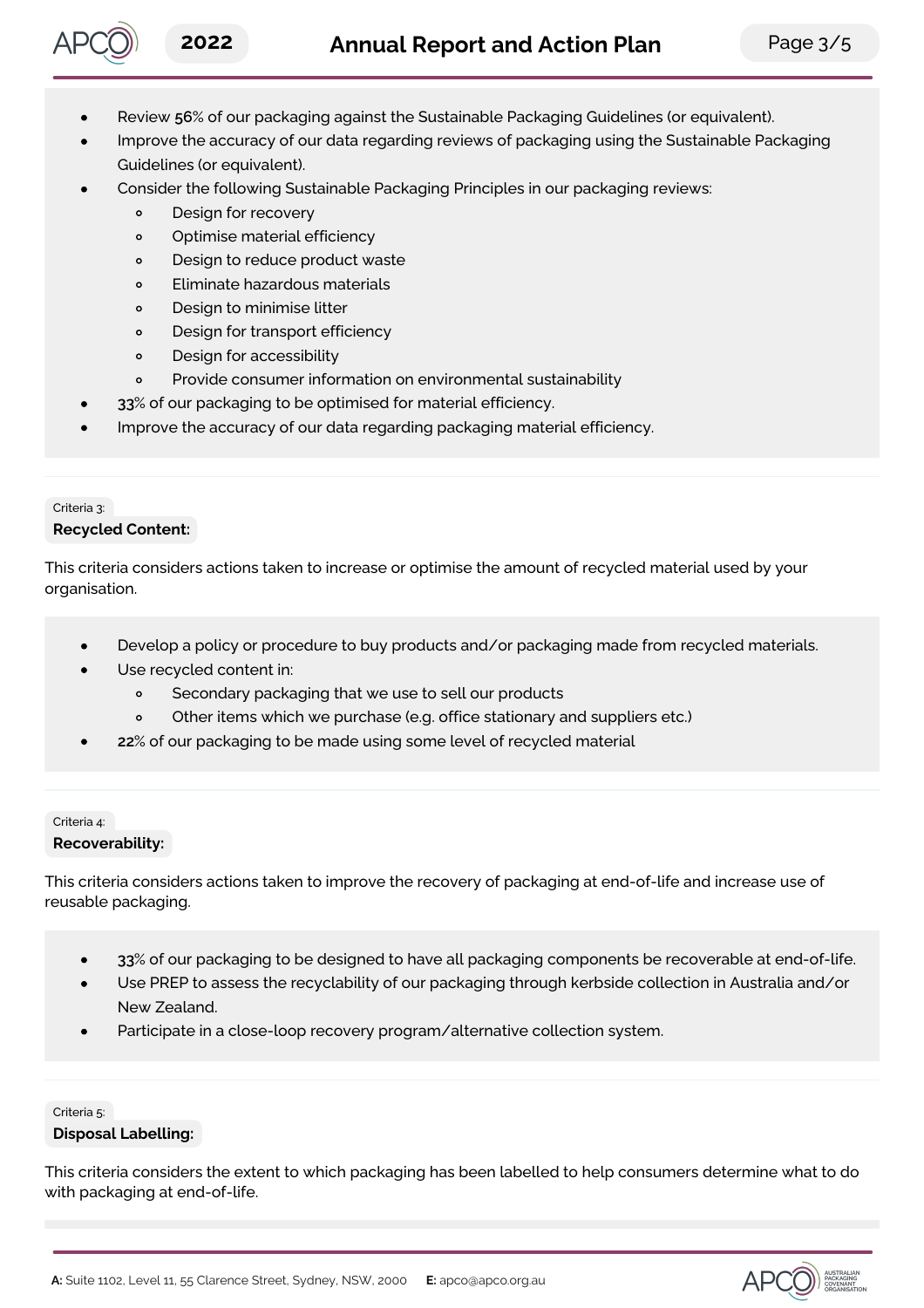- **30**% of our packaging to have on-pack labelling to inform correct disposal.
- Improve the accuracy of our data regarding labelling.

#### Criteria 6:

#### **On-site Waste:**

This criteria considers progress in increasing the amount of on-site solid waste being diverted from landfill.

- Have recycling programs for the following materials:
	- Soft plastics  $\circ$
	- $\circ$ Rigid plastics
	- $\circ$ As Huon is a vertically integrated management system, our waste streams are wide ranging and include general waste from offices, industrial waste from site operations and controlled waste from fish processing and bilge and oil waste from vessels.

Reducing our waste generation and increasing opportunities for recycling is a continuous priority for Huon.

The majority of Huon's general waste stem's from marine operations in the form of used ropes, nets and HDPE components.

Huon's progress towards waste reduction and increased reuse opportunities include: Continual reuse of materials and equipment until end of life, 100%, recycling of HDPE components from retired marine farming infrastructure, and donation of retired nets within local communities for reuse for many applications (i.e. crop protection, fencing and cargo retention).

Huon achieved 100% by-product reuse in FY21 ahead of it's 2025 target through the following initiatives:

Reuse of wastewater for irrigation at Forest Home Hatchery and Parramatta Creek processing factory.

Reuse of fish sludge from Whale Point for composting at Cherries Tasmania.

Reuse of high grade fingerlings and smolt from Whale Point, Lonnavale and Forest Home hatcheries for pet treats.

Reuse of high grade processing offcuts (e.g. salmon skins) from Parramatta Creek processing factory for pet treats.

Reuse of heads and frames, offcuts and viscera for incorporation in to pet foods.

Reuse of mascerated morts and sludge from hatcheries to increase soil health and agricultural production through approved land spreading.

- Reuse of low grade fish morts for composting at all freshwater hatcheries.
- Aim for **50**% of our on-site waste to be diverted from landfill.
- Improve the accuracy of our data regarding on-site waste.

Criteria 7:

#### **Problematic Materials:**

This criteria considers the extent to which organisations are actively phasing out problematic and unnecessary single-use plastic packaging and preventing/reducing litter.